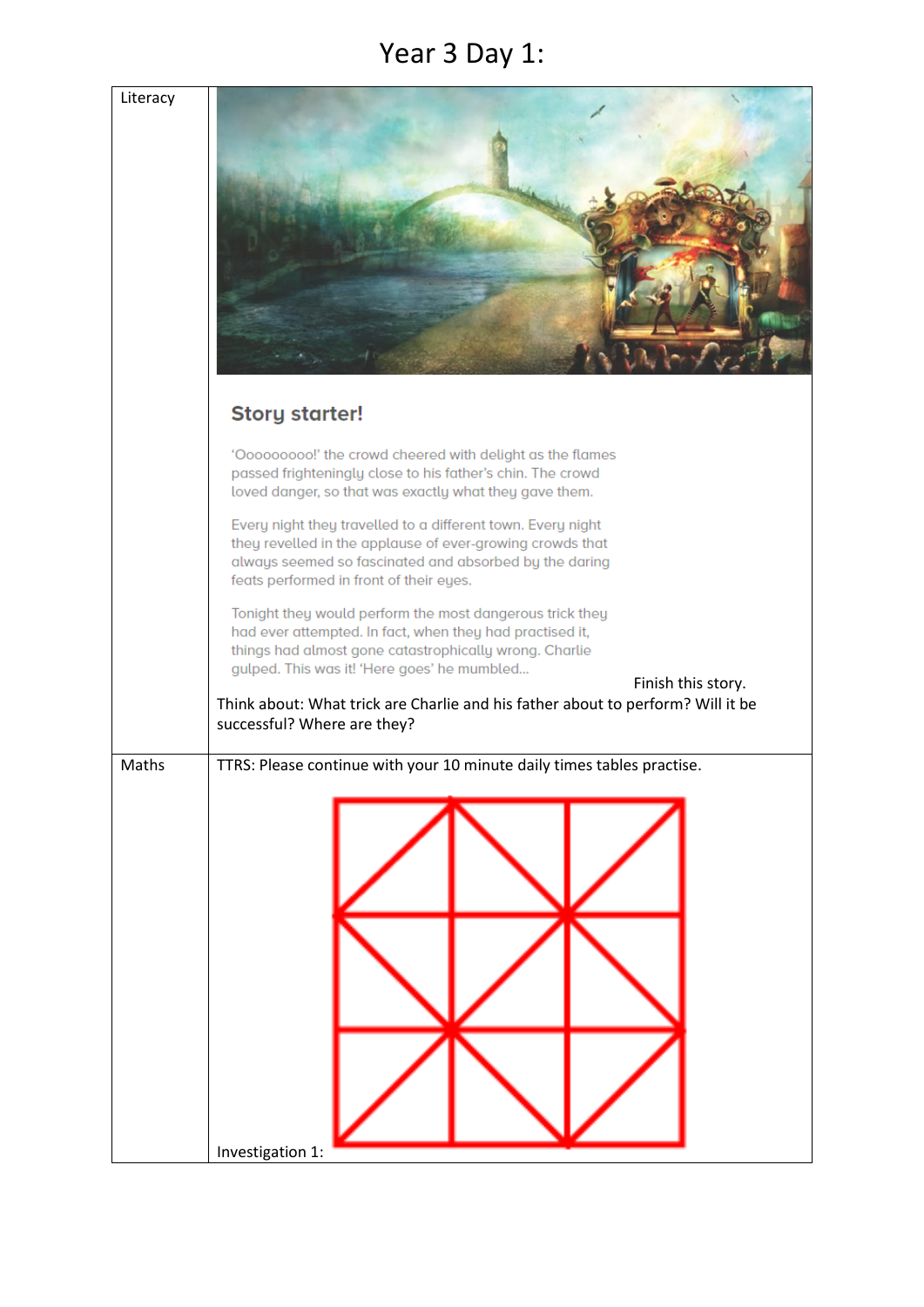|                       | How many small triangles can you see?                                                                                                                                                                                                               |
|-----------------------|-----------------------------------------------------------------------------------------------------------------------------------------------------------------------------------------------------------------------------------------------------|
|                       | How could you write one of the small triangles as a fraction of the whole<br>shape?                                                                                                                                                                 |
|                       | How many other-sized triangles can you see?                                                                                                                                                                                                         |
|                       | How could you write one of the other triangles you've found as a fraction of<br>the whole shape?                                                                                                                                                    |
|                       | How many squares can you see? Can you find big and small squares?                                                                                                                                                                                   |
|                       | How could you write one of the squares you've found as a fraction of the<br>whole shape?                                                                                                                                                            |
|                       | As a challenge, what other shapes can you find?                                                                                                                                                                                                     |
| Reading /<br>Spelling | Reading Plus: Log in to Reading Plus and complete a 'Reading activity'.<br>Remember the site code is rpcrane2, your username is your first name and then the<br>first two letters of your surname capitalised e.g. JohnSM. Your password is qwerty. |
|                       | Reading for pleasure: Try to read a book of your choice every day. You can use a<br>book you have at home or log into epic books at:                                                                                                                |
|                       | https://www.getepic.com/students<br>3B class code: vmb0183                                                                                                                                                                                          |
|                       | 3JR class code: tzw1949<br>3LR class code: mmt0499                                                                                                                                                                                                  |
|                       | 3W class code: wqk8867                                                                                                                                                                                                                              |
|                       | There are hundreds of books for you to explore here including some in the 'read to<br>me' or 'audiobooks' sections so you can listen to books as well as read them<br>yourself.                                                                     |
|                       | Spelling: These have been set on Purple Mash. Practise over the week using the<br>different spelling strategies e.g. pyramid words, boxes, speed writing etc.                                                                                       |
| Foundation            | Log on to epic books: https://www.getepic.com/students You have been assigned a<br>range of books about our recent topic of the Stone Age. Read these books and take                                                                                |
|                       | notes about interesting facts and key information about Skara Brae, Stonehenge                                                                                                                                                                      |
|                       | and cave paintings.                                                                                                                                                                                                                                 |
|                       | 3B class code: vmb0183                                                                                                                                                                                                                              |
|                       | 3JR class code: tzw1949                                                                                                                                                                                                                             |
|                       | 3LR class code: mmt0499                                                                                                                                                                                                                             |
|                       | 3W class code: wqk8867                                                                                                                                                                                                                              |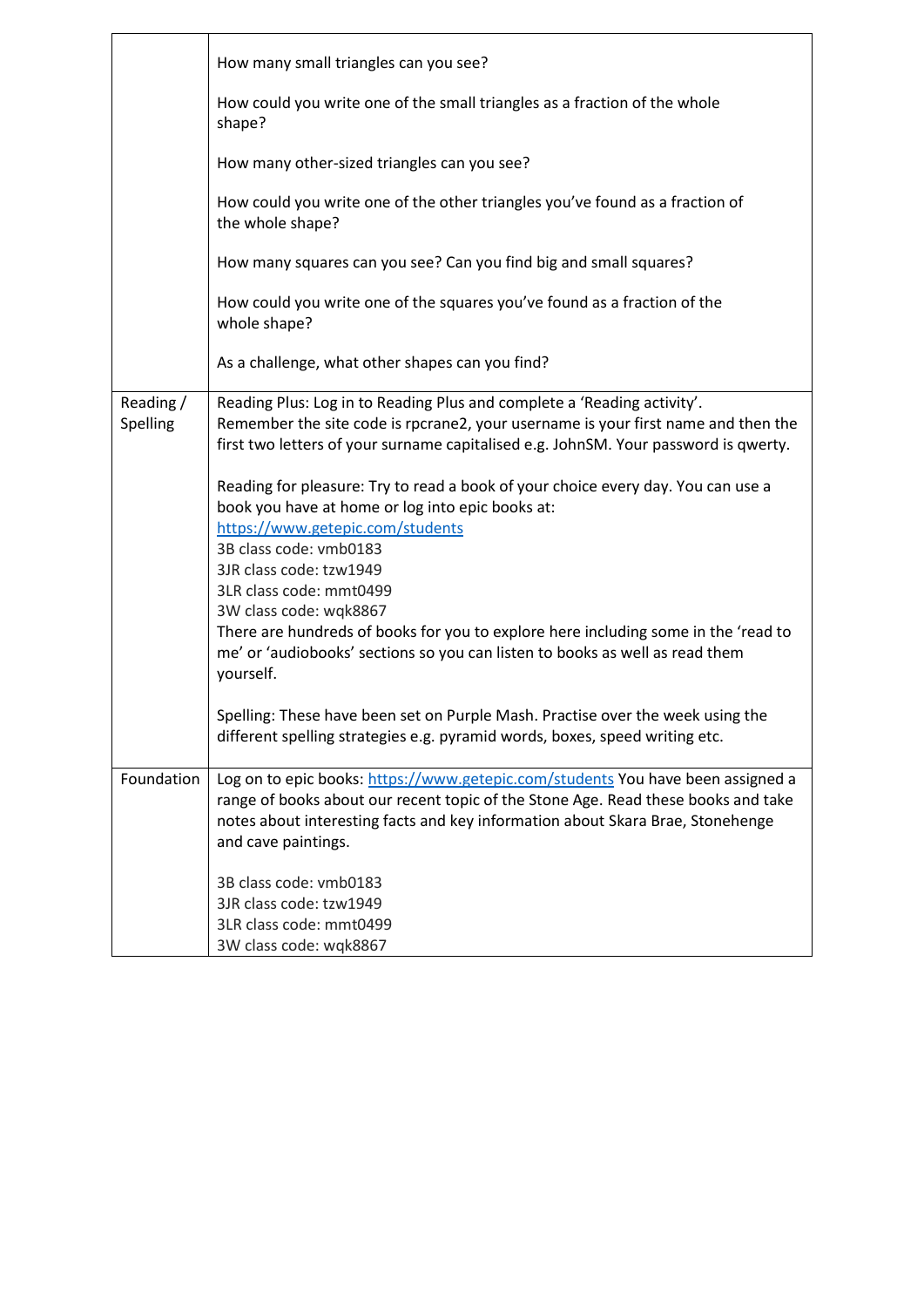### Year 3 Day 2

| Literacy              | Revise fronted adverbials and how we use them here:<br>https://www.bbc.co.uk/bitesize/topics/zwwp8mn/articles/zp937p3                                                                                                                                  |  |   |   |   |   |   |                                                                                                                                                         |
|-----------------------|--------------------------------------------------------------------------------------------------------------------------------------------------------------------------------------------------------------------------------------------------------|--|---|---|---|---|---|---------------------------------------------------------------------------------------------------------------------------------------------------------|
|                       | You can then have a go at the 'adverbial sort' and 'spot the missing comma' activities<br>attached below, sorting what type of fronted adverbials there are and finding the mistakes<br>in each sentence.                                              |  |   |   |   |   |   |                                                                                                                                                         |
| Maths                 | TTRS: Please continue with your 10 minute daily times tables practise.                                                                                                                                                                                 |  |   |   |   |   |   |                                                                                                                                                         |
|                       |                                                                                                                                                                                                                                                        |  |   |   |   |   |   |                                                                                                                                                         |
|                       | Investigation 2: Maze 100<br>In this maze there are numbers in each of the cells. You go through adding all the<br>numbers that you pass. You may not go through any cell more than once.                                                              |  |   |   |   |   |   |                                                                                                                                                         |
|                       | Can you find a way through in which the numbers add to exactly 100?                                                                                                                                                                                    |  |   |   |   |   |   |                                                                                                                                                         |
|                       | Start                                                                                                                                                                                                                                                  |  |   |   |   |   |   |                                                                                                                                                         |
|                       |                                                                                                                                                                                                                                                        |  |   |   |   |   |   |                                                                                                                                                         |
|                       |                                                                                                                                                                                                                                                        |  |   |   |   |   |   |                                                                                                                                                         |
|                       |                                                                                                                                                                                                                                                        |  | 6 |   |   |   |   |                                                                                                                                                         |
|                       |                                                                                                                                                                                                                                                        |  |   |   | 6 | 5 | 4 |                                                                                                                                                         |
|                       |                                                                                                                                                                                                                                                        |  |   | 5 |   | 6 |   |                                                                                                                                                         |
|                       |                                                                                                                                                                                                                                                        |  |   |   | 5 | n |   |                                                                                                                                                         |
|                       |                                                                                                                                                                                                                                                        |  |   |   |   |   |   | Finish                                                                                                                                                  |
|                       |                                                                                                                                                                                                                                                        |  |   |   |   |   |   |                                                                                                                                                         |
|                       | you may not go through any cell more than once.)                                                                                                                                                                                                       |  |   |   |   |   |   | Challenges: What is the lowest number you can make going through the maze?<br>What is the highest number you can make going through the maze? (Remember |
| Reading /<br>Spelling | Reading Plus: Log in to Reading Plus and complete a 'Reading activity'.<br>Remember the site code is rpcrane2, your username is your first name and then<br>the first two letters of your surname capitalised e.g. JohnSM. Your password is<br>qwerty. |  |   |   |   |   |   |                                                                                                                                                         |
|                       | book you have at home or log into epic books at:<br>https://www.getepic.com/students<br>3B class code: vmb0183<br>3JR class code: tzw1949<br>3LR class code: mmt0499                                                                                   |  |   |   |   |   |   | Reading for pleasure: Try to read a book of your choice every day. You can use a                                                                        |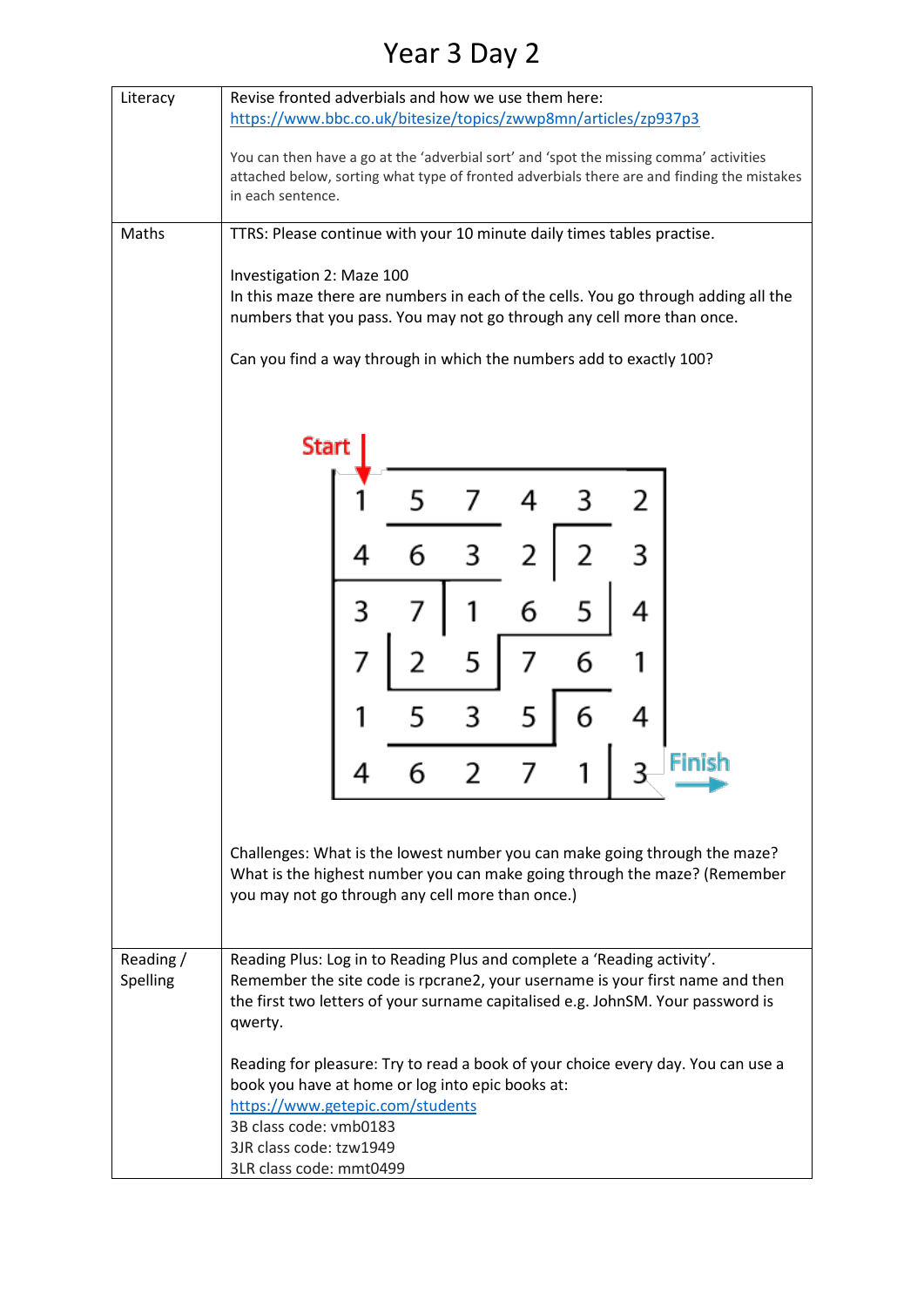|            | 3W class code: wqk8867<br>There a hundreds of books for you to explore here including some in the 'read to<br>me' or 'audiobooks' sections so you can listen to books as well as read them<br>yourself.                                                                                                                                                                         |
|------------|---------------------------------------------------------------------------------------------------------------------------------------------------------------------------------------------------------------------------------------------------------------------------------------------------------------------------------------------------------------------------------|
|            | Spelling: These have been set on Purple Mash. Practise over the week using the<br>different spelling strategies e.g. pyramid words, boxes, speed writing etc.                                                                                                                                                                                                                   |
| Foundation | Log on to epic books: https://www.getepic.com/students You have been assigned<br>a range of books about our recent topic the Stone Age. Yesterday, you recorded<br>key information and fun facts. Today, you need to turn these into an information<br>page. Remember to present your work clearly and make your poster eye-catching.<br>You can include pictures and diagrams. |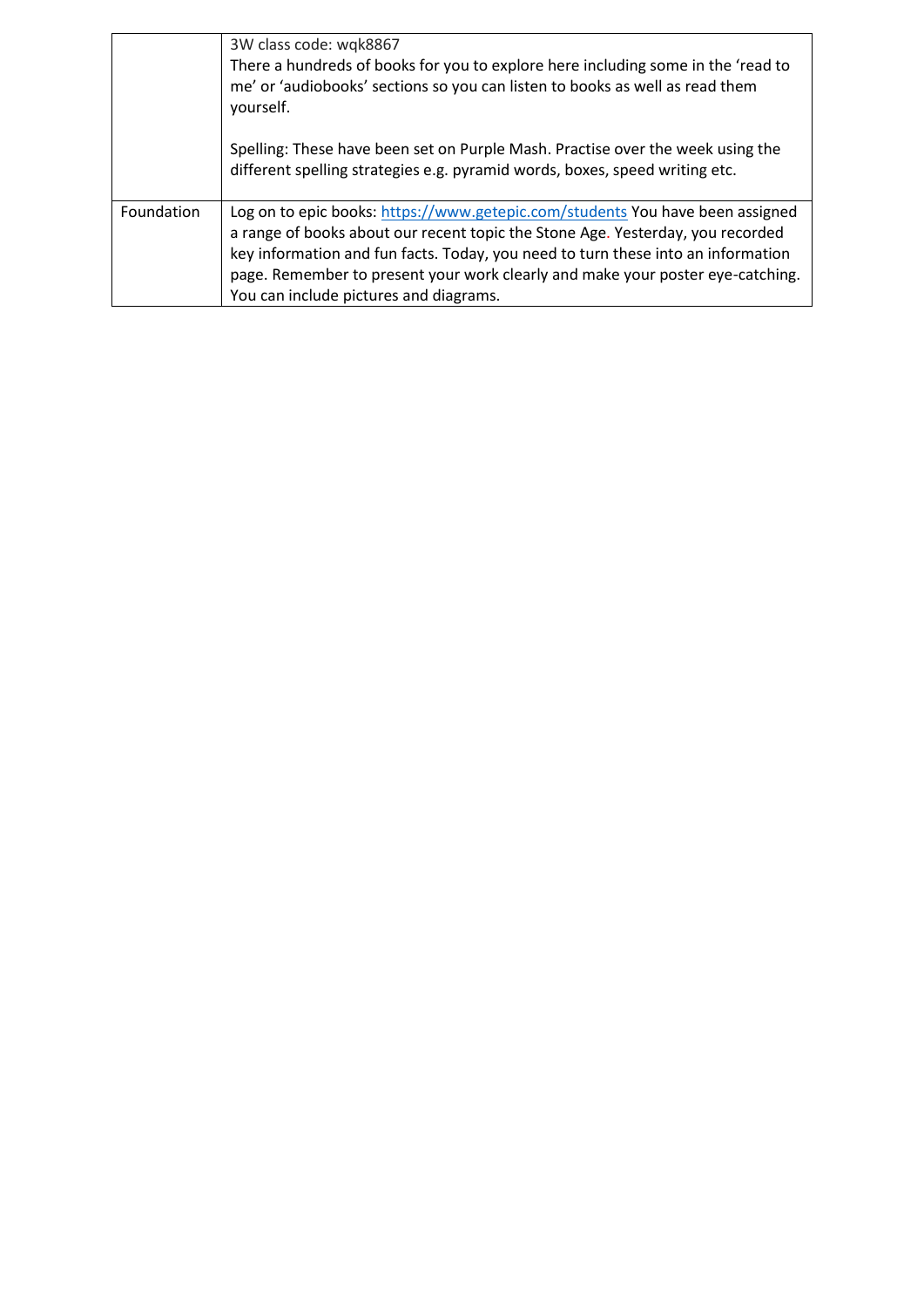### Year 3 Day 3



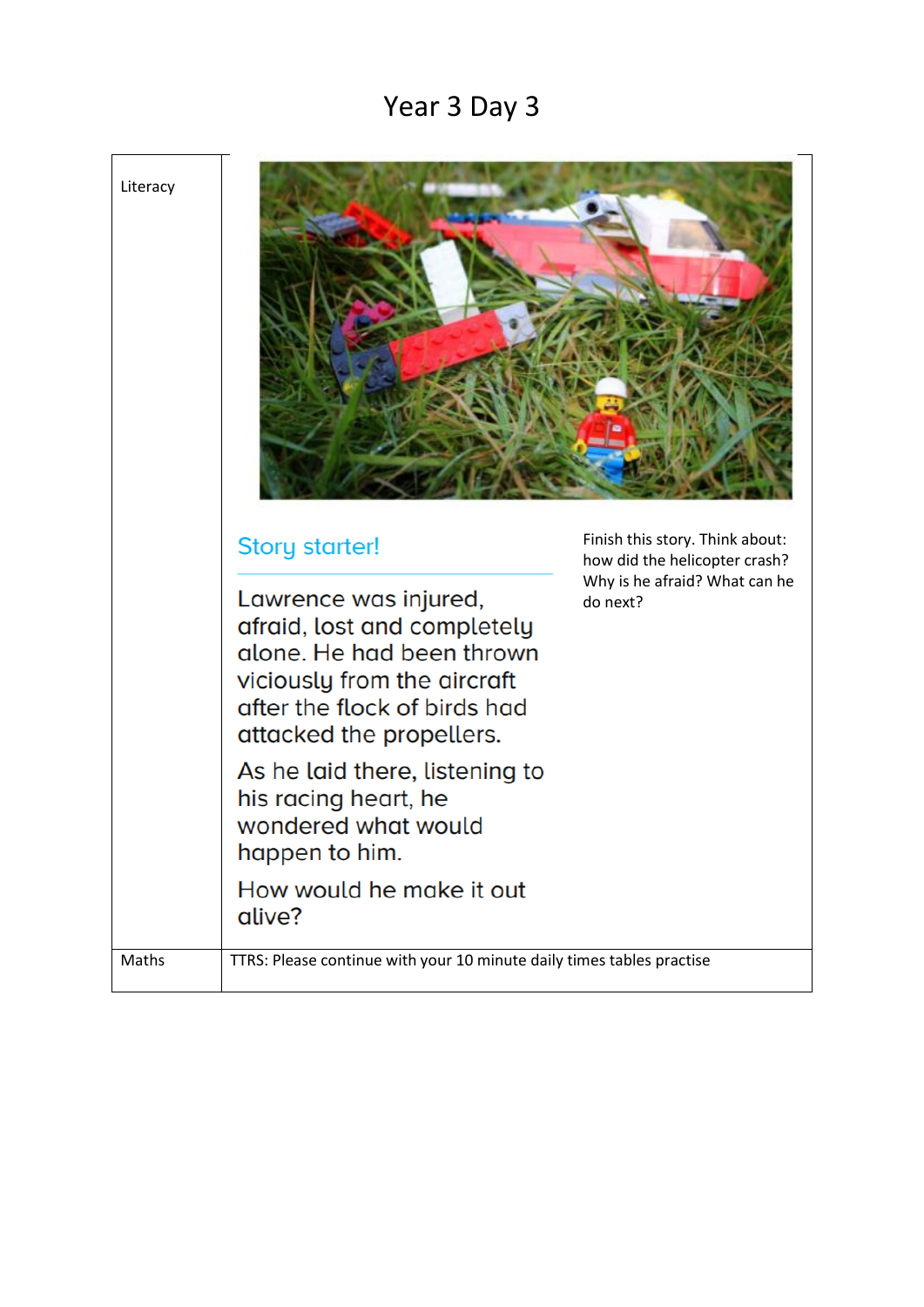|                         | Investigation 3: Row of coins                                                                                                                                                                                                                                                                                                                                                                                                                                       |  |  |
|-------------------------|---------------------------------------------------------------------------------------------------------------------------------------------------------------------------------------------------------------------------------------------------------------------------------------------------------------------------------------------------------------------------------------------------------------------------------------------------------------------|--|--|
|                         | <b>Rows of coins</b><br>1. Take five coins: 1p, 2p, 5p, 10p, 20p.<br>Put them in a row using these clues.<br>The total of the first three coins is 27p.<br>The total of the last three coins is 31p.<br>The last coin is double the value of the first coin.                                                                                                                                                                                                        |  |  |
|                         | 2. Take six coins: two 1p, two 2p and two 5p.<br>Put them in a row using these clues.<br>Between the two 1p coins there is one coin.<br>Between the two 2p coins there are two coins.<br>Between the two 5p coins there are three coins.<br>What if you take two 10p coins as well, and<br>between them are four coins?                                                                                                                                             |  |  |
| Reading /               | Reading Plus: Log in to Reading Plus and complete a 'Reading activity'.                                                                                                                                                                                                                                                                                                                                                                                             |  |  |
| Spelling                | Remember the site code is rpcrane2, your username is your first name and then<br>the first two letters of your surname capitalised e.g. JohnSM. Your password is<br>qwerty.                                                                                                                                                                                                                                                                                         |  |  |
|                         | Reading for pleasure: Try to read a book of your choice every day. You can use a<br>book you have at home or log into epic books at:<br>https://www.getepic.com/students<br>3B class code: vmb0183<br>3JR class code: tzw1949<br>3LR class code: mmt0499<br>3W class code: wqk8867<br>There a hundreds of books for you to explore here including some in the 'read to<br>me' or 'audiobooks' sections so you can listen to books as well as read them<br>yourself. |  |  |
|                         | Spelling: These have been set on Purple Mash. Practise over the week using the<br>different spelling strategies e.g. pyramid words, boxes, speed writing etc.                                                                                                                                                                                                                                                                                                       |  |  |
| Foundation/<br>creative | Based on your Stone Age reading and learning, create a Stone Age piece of art<br>work/scupture using resources you have at home. This could be a cave painting, a<br>recreation of Stonehenge, a Skara Brae type home etc. Use materials and<br>resources you have at home and this could include IT resources such as<br>PurpleMash if needed                                                                                                                      |  |  |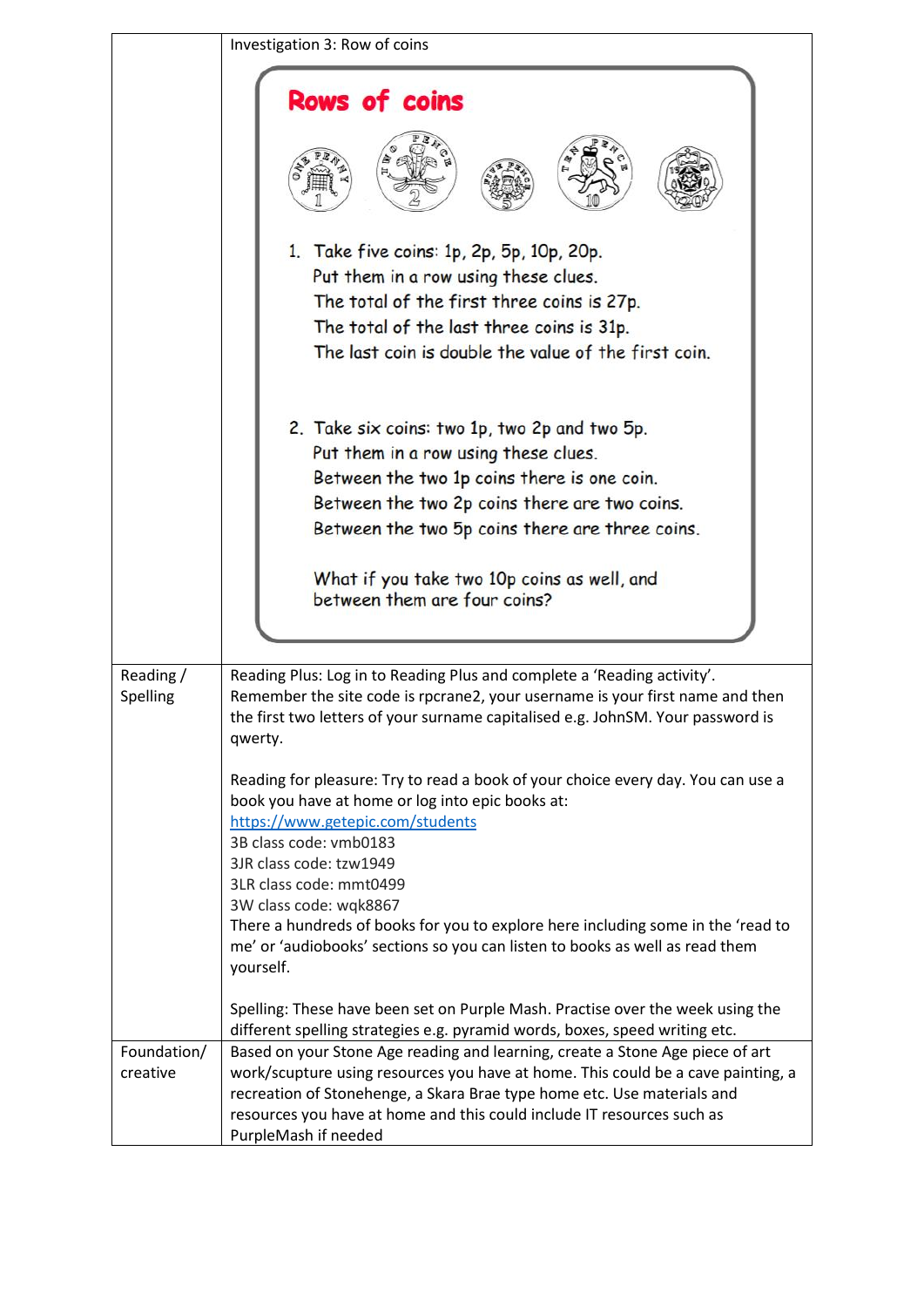A note to parents: An **adverbial** is a phrase or clause that has been used like an adverb to add further information about the action in a sentence. Adverbials are used to explain **how (manner)**, **when (time)** or **where (place)** something happens. For example:

She was waiting **by the bus stop.** 

The boy ran **as fast as he could.** 

John went for a swim **every morning.** 



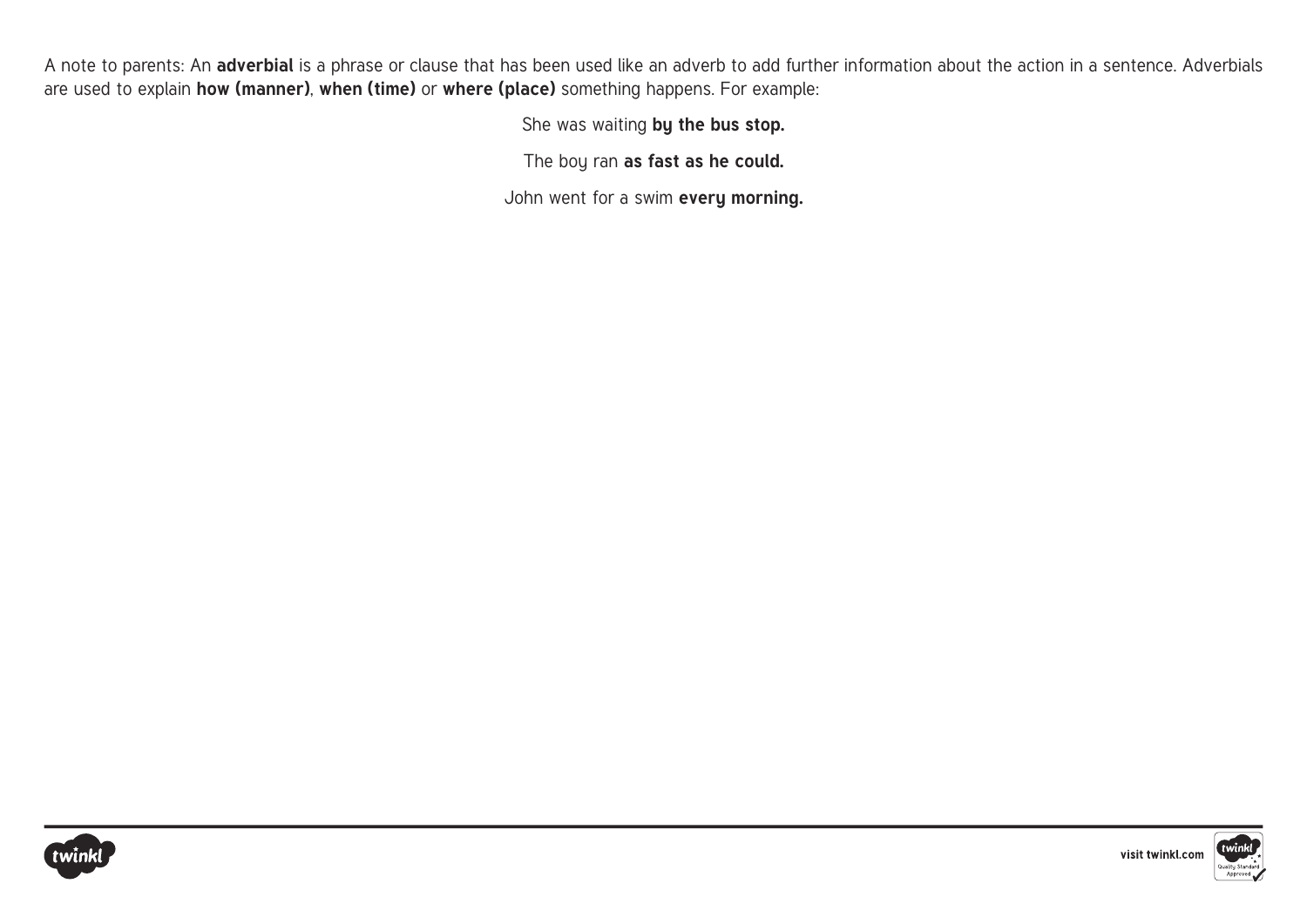### **Adverbial Sort**

Cut out the adverbial phrases on the following page and then glue them in the correct column.

You can then use this sheet for ideas when writing.

| <b>Manner</b> | Time | Place |
|---------------|------|-------|
|               |      |       |
|               |      |       |
|               |      |       |
|               |      |       |
|               |      |       |
|               |      |       |
|               |      |       |
|               |      |       |
|               |      |       |
|               |      |       |
|               |      |       |





visit twinkl.com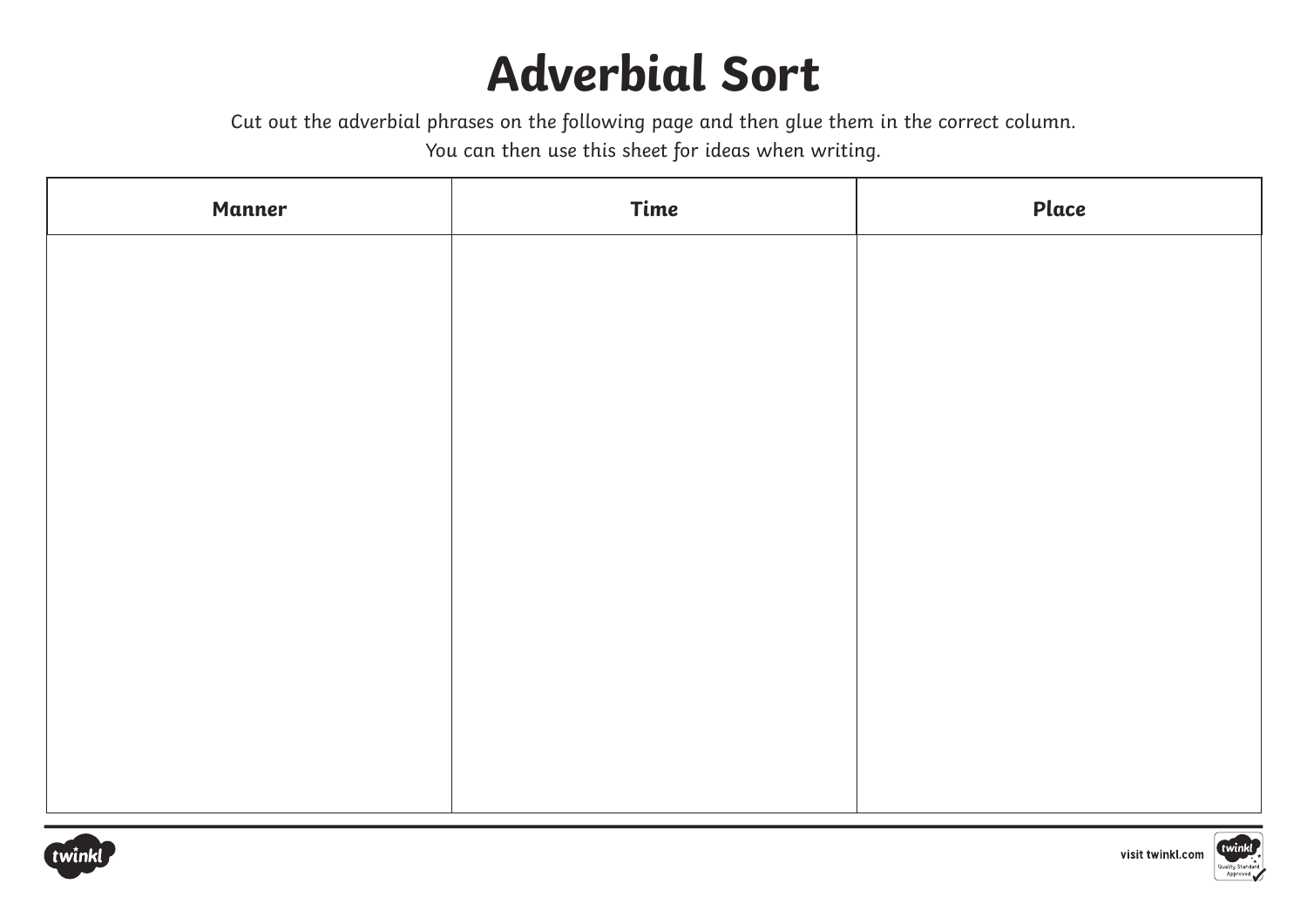| with a flick of his wand | after eating lunch        |
|--------------------------|---------------------------|
| running quickly          | as the sun was rising     |
| like a giant             | last week                 |
| with a huge smile        | for three years           |
| as cold as ice           | when the taxi arrived     |
| without a sound          | during the film           |
| in a forest clearing     | behind the teacher's desk |
| below the crashing waves | all along the road        |
| through the park         | on the rocks              |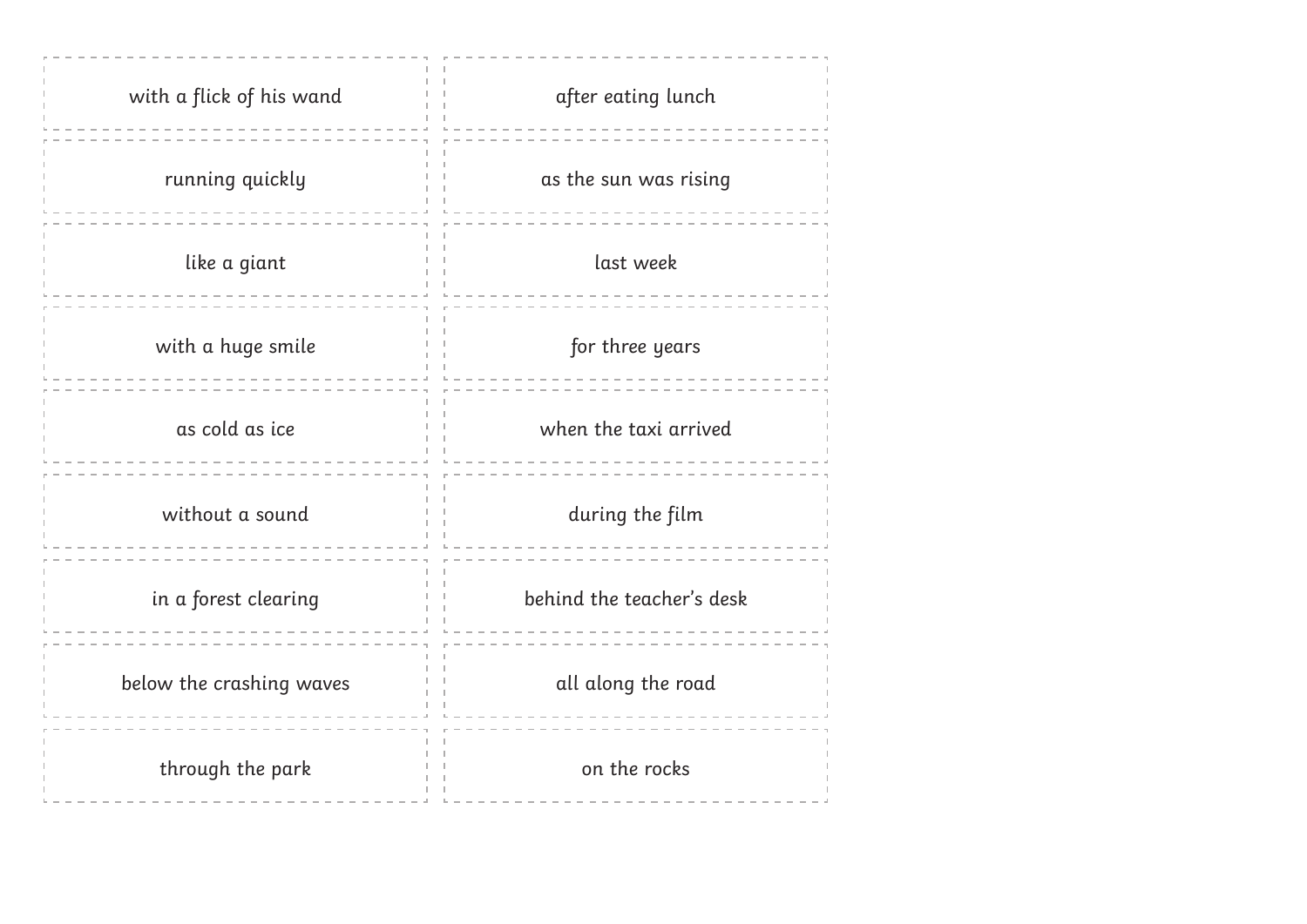A note to parents: A **fronted adverbial** is a word, phrase or clause that is placed at the start of a sentence. They are used to tell the reader more about the action in the sentence such as **how (manner)**, **when (time)** or **where (place)** something happens. A fronted adverbial is separated from the main clause with a comma. For example:

Like a speeding bullet, Superman flew through the sky.



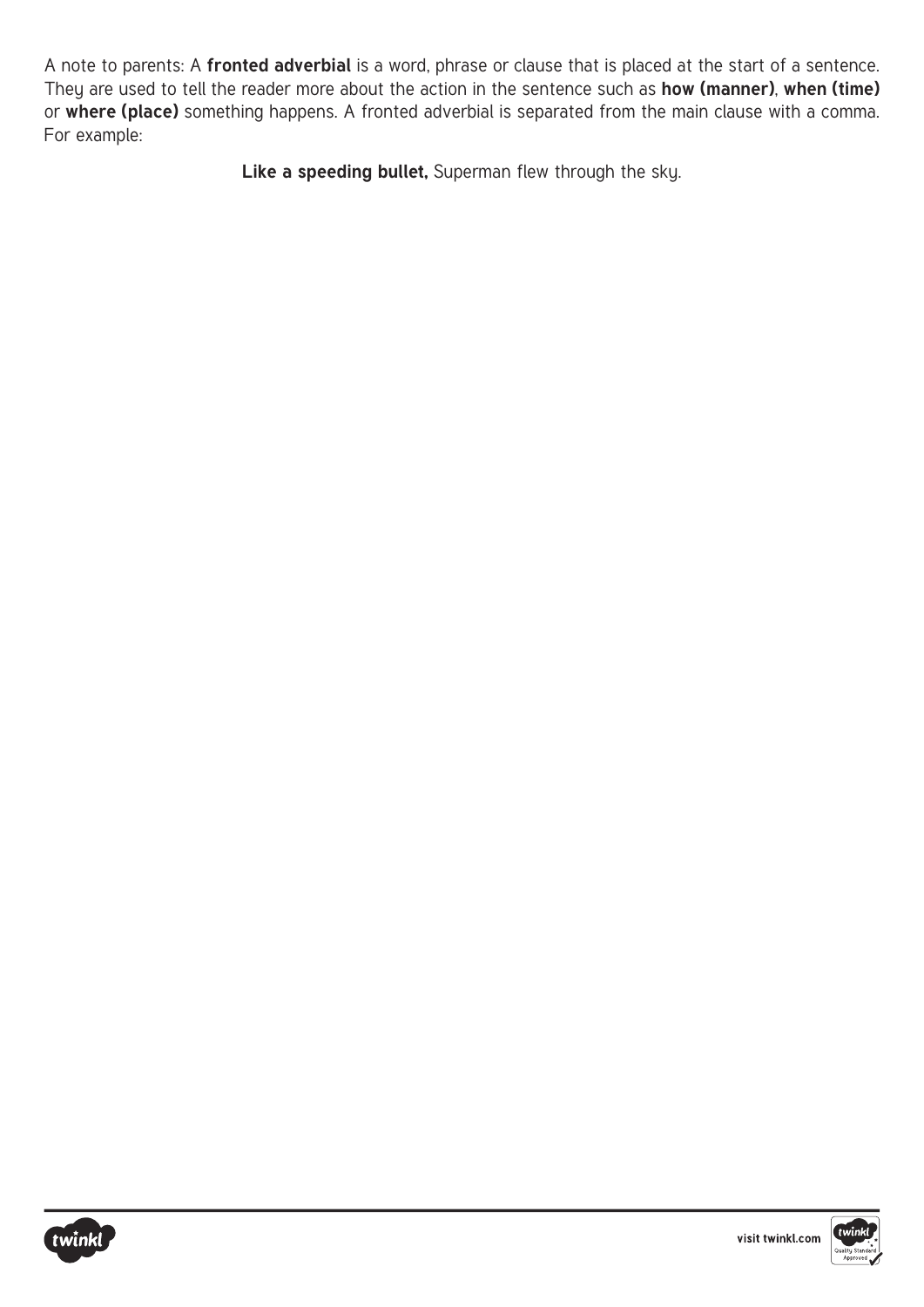# **Spot the Missing Comma**

### **Placing Commas After Fronted Adverbials**

Oh dear! Somebody has written these fantastic sentences but has forgotten to add a comma after the fronted adverbial. Find where the comma should go in each sentence and, using a coloured pen or pencil, add the comma to each one.

- 1. As the sun was setting an owl began to stir from its sleep.
- 2. With a mighty roar the lion leapt onto a rock and scared all the visitors at the zoo.
- 3. In a dark cave there lived a ferocious dragon.
- 4. In the summer of 2012 the London Olympic Games took place.
- 5. After a tiring night Mum finally got some sleep.
- 6. Nervously and anxiously Perseus entered the Gorgon's lair.
- 7. By the lamppost Lucy stood waiting for the faun to appear.
- 8. Into her cauldron the witch threw many horrid ingredients.
- 9. After the football match Rhianna went to the fish and chip shop with her dad.
- 10. With a huge smile on his face Peter received the gold medal for diving.